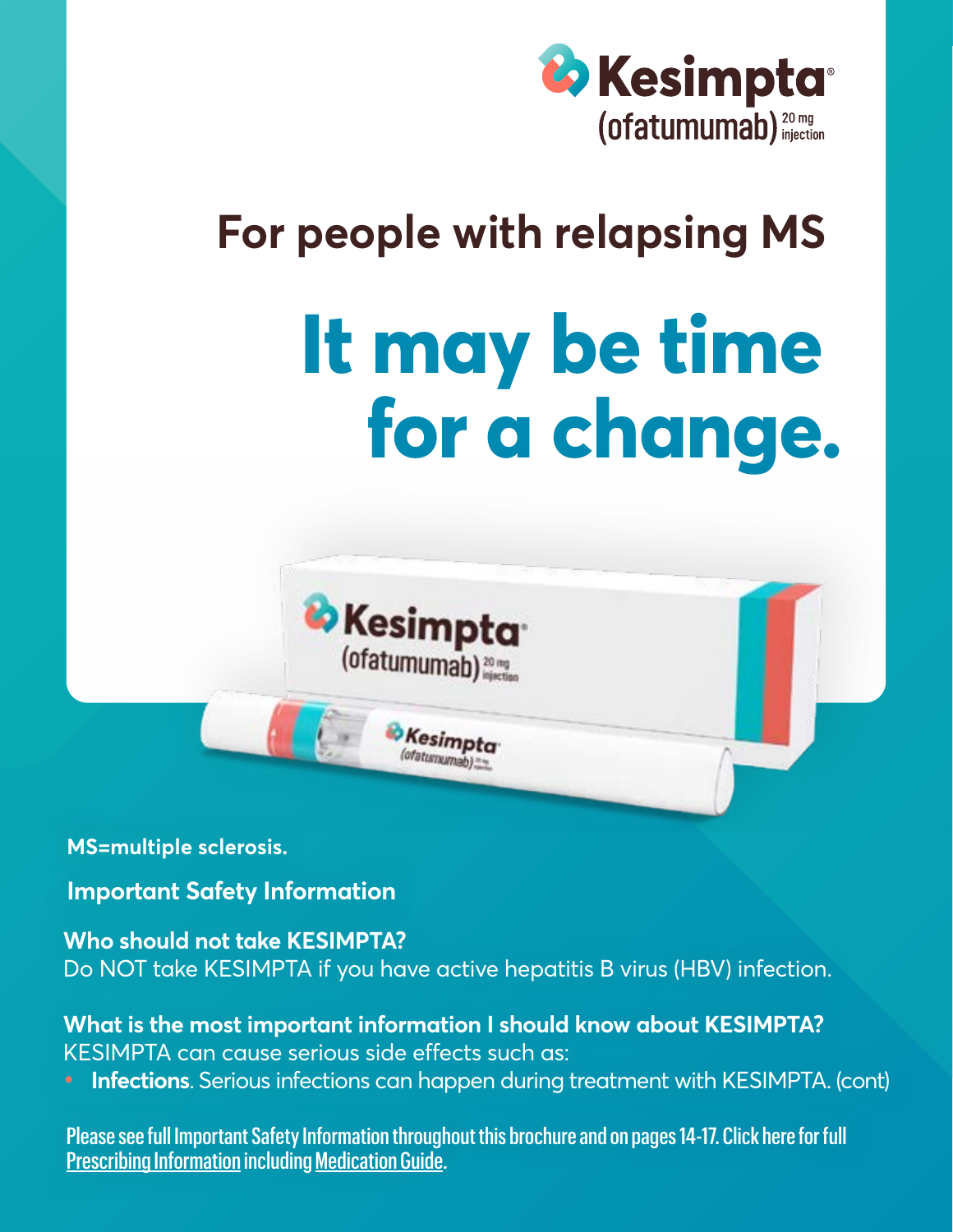## **Relapsing MS Can Be Overwhelming**

Whether you're experiencing relapses, worrying about what may come next, or managing the demands of life around treatment schedules, it can all add up.

When it does, it may be time to look into a relapsing MS treatment like KESIMPTA®.

#### **Keep reading to:**

- Check out results compared to AUBAGIO®
- Learn about the convenience of taking KESIMPTA at home
- See how a once-a-month injection could fit into your schedule (after 3 weekly starter doses)

AUBAGIO (teriflunomide), an oral relapsing MS treatment, is a registered trademark of Sanofi and Genzyme.

#### **Important Safety Information**

If you have an active infection, your healthcare provider (HCP) should delay your treatment with KESIMPTA until your infection is gone. KESIMPTA taken before or after other medicines that weaken the immune system may increase your risk of getting infections. Tell your HCP right away if you have any infections or get any symptoms including painful and frequent urination, nasal congestion, runny nose, sore throat, fever, chills, cough, or body aches.

**• HBV reactivation**. If you have ever had HBV infection, it may become active again during or after treatment with KESIMPTA (reactivation). (cont)

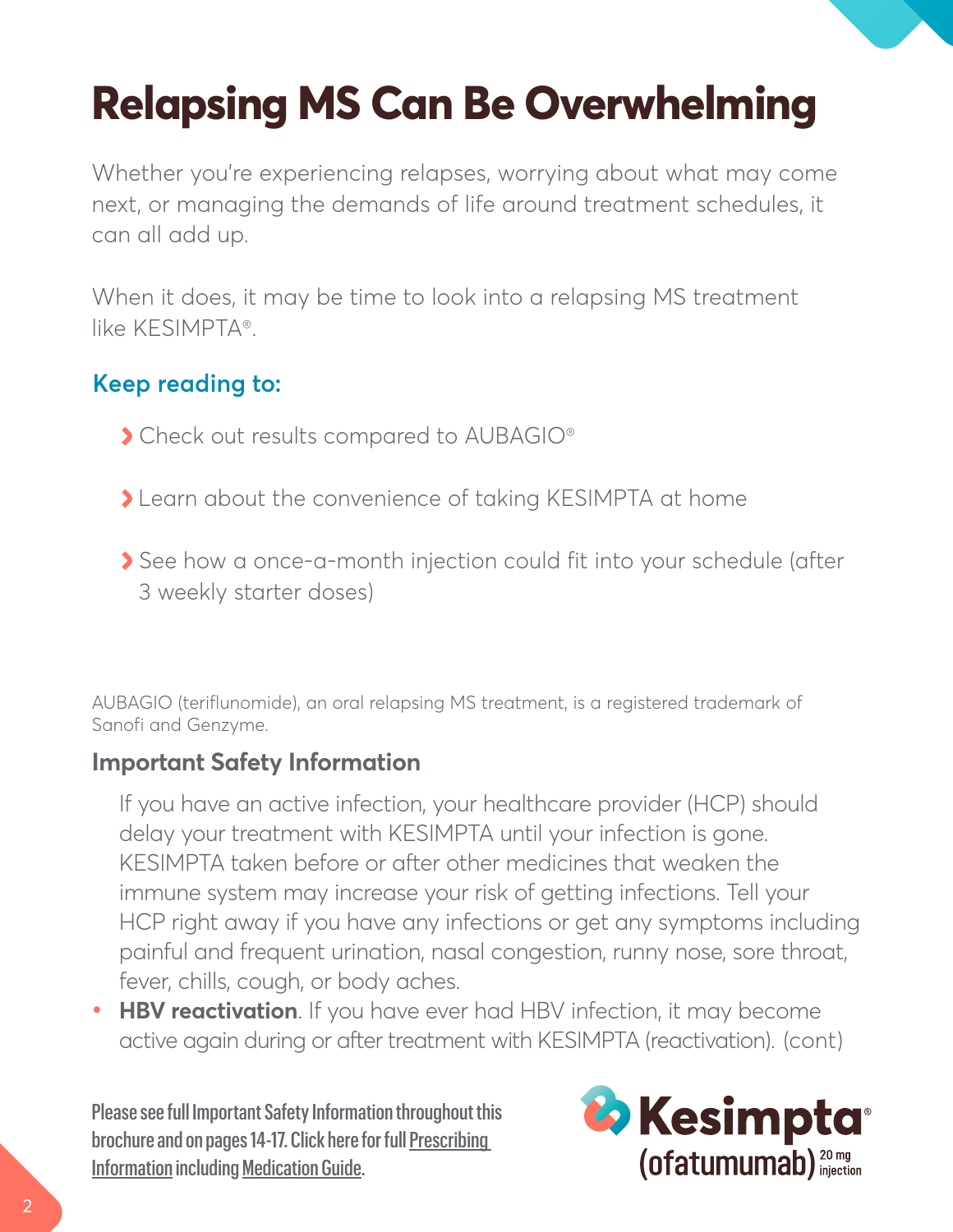### **KESIMPTA Went Head-To-Head**

**Over 1,800 people with relapsing MS participated in 2 studies that** 

**compared KESIMPTA to AUBAGIO® .** All of them had experienced a relapse or saw activity on an MRI in the 1-2 years leading up to the studies.

#### **These studies measured how KESIMPTA had an impact on the activity you see, and the activity you don't.**



**Have you recently experienced a relapse or new/worsening symptoms?** If so, how did you manage it, and did you tell your health care provider?

#### **Important Safety Information**

If this happens, it may cause serious liver problems including liver failure or death. Before starting KESIMPTA, your HCP will do a blood test to check for HBV. They will also continue to monitor you during and after treatment with KESIMPTA for HBV. Tell your HCP right away if you get worsening tiredness or yellowing of your skin or the white part of your eyes. (cont)

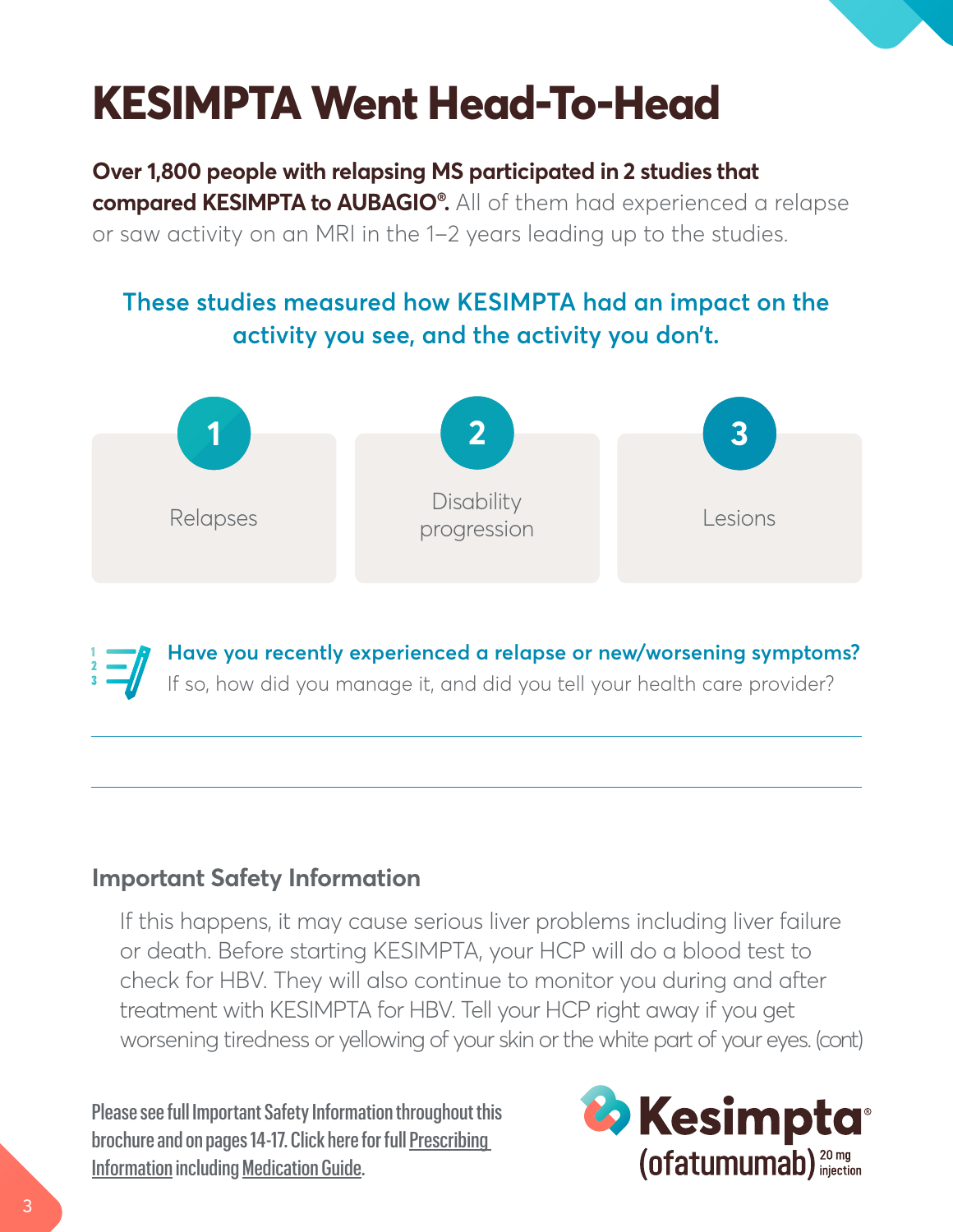### The Activity You Can See **Relapses Reduced—Up to 59%**



**Not only are relapses unpredictable, but they can interrupt your day-to-day.** 

#### **Important Safety Information**

**• Progressive Multifocal Leukoencephalopathy (PML).** PML may happen with KESIMPTA. PML is a rare, serious brain infection caused by a virus that may get worse over days or weeks. PML can result in death or severe disability. Tell your HCP right away if you have any new or worsening neurologic signs or symptoms. These may include weakness on one side of your body, loss of coordination in arms and legs, vision problems, (cont)

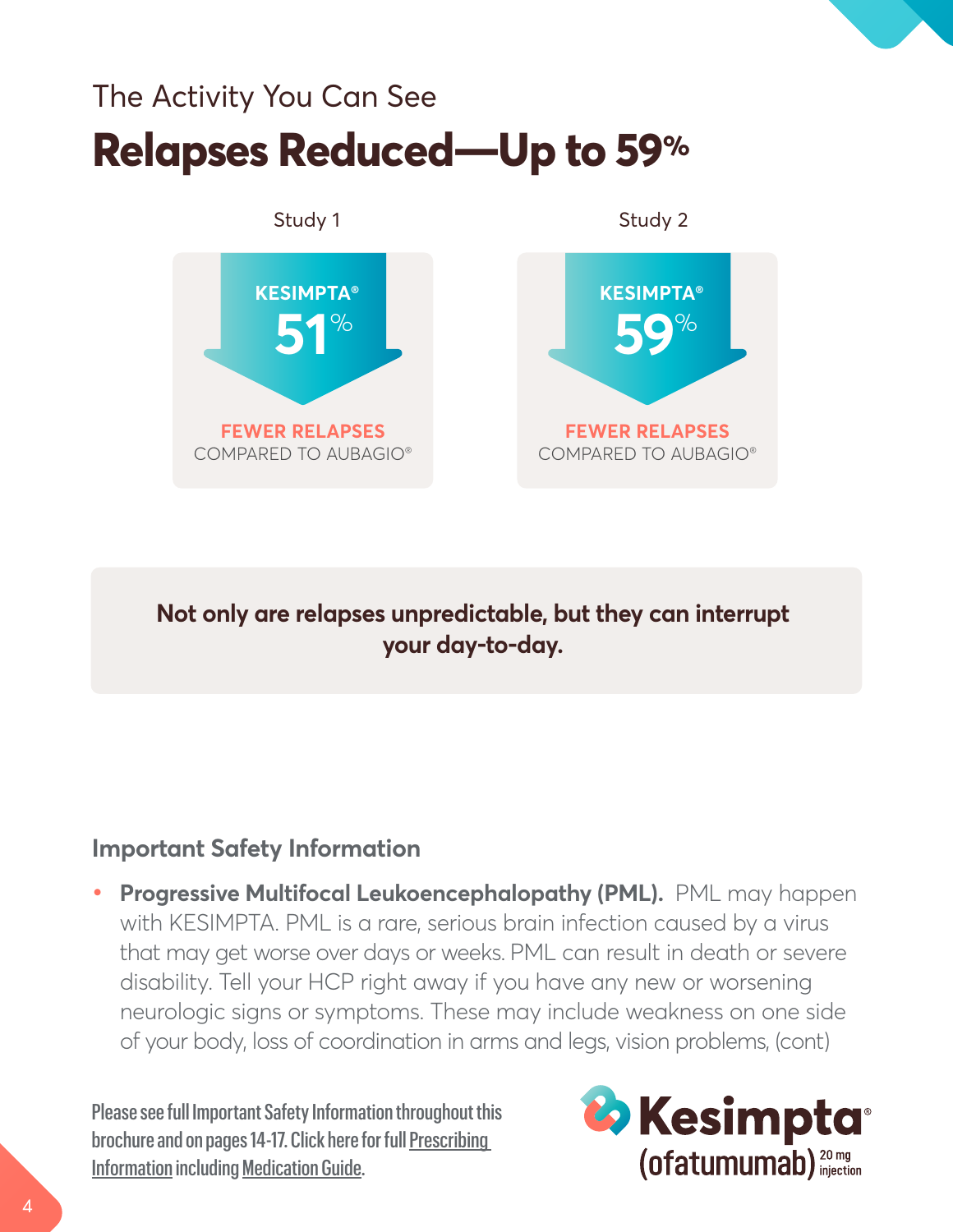### The Activity You Can See **Disability Progression—It's Less Likely**

#### Studies 1 & 2 Combined



**Disability getting worse is top of mind for some people with relapsing MS.**



\*Based on whether disability progression was still present 3 and 6 months after disability symptoms started.

#### **Important Safety Information**

changes in thinking and memory, which may lead to confusion and personality changes.

**• Weakened immune system.** KESIMPTA taken before or after other (cont)

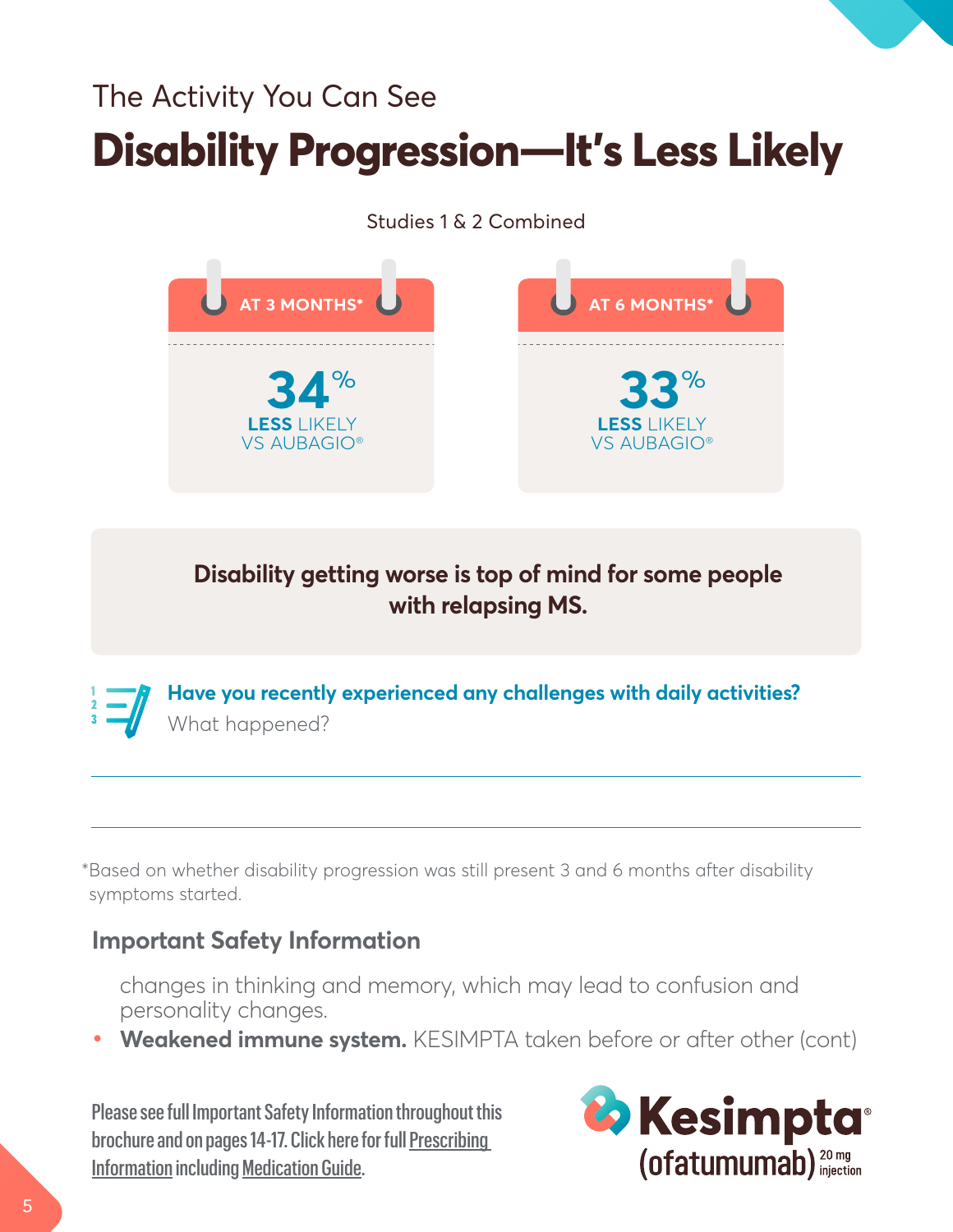### The Activity You Don't See **Less Active Lesions—Way Less**



#### **If these lesions show up, it may mean your relapsing MS is more active than you're aware of.**

Gd+=gadolinium-enhancing.

#### **Important Safety Information**

medicines that weaken the immune system could increase your risk of getting infections.

#### **Before you take KESIMPTA, tell your HCP about all your medical conditions, including if you:**

**•** Have or think you have an infection including HBV or PML. (cont)

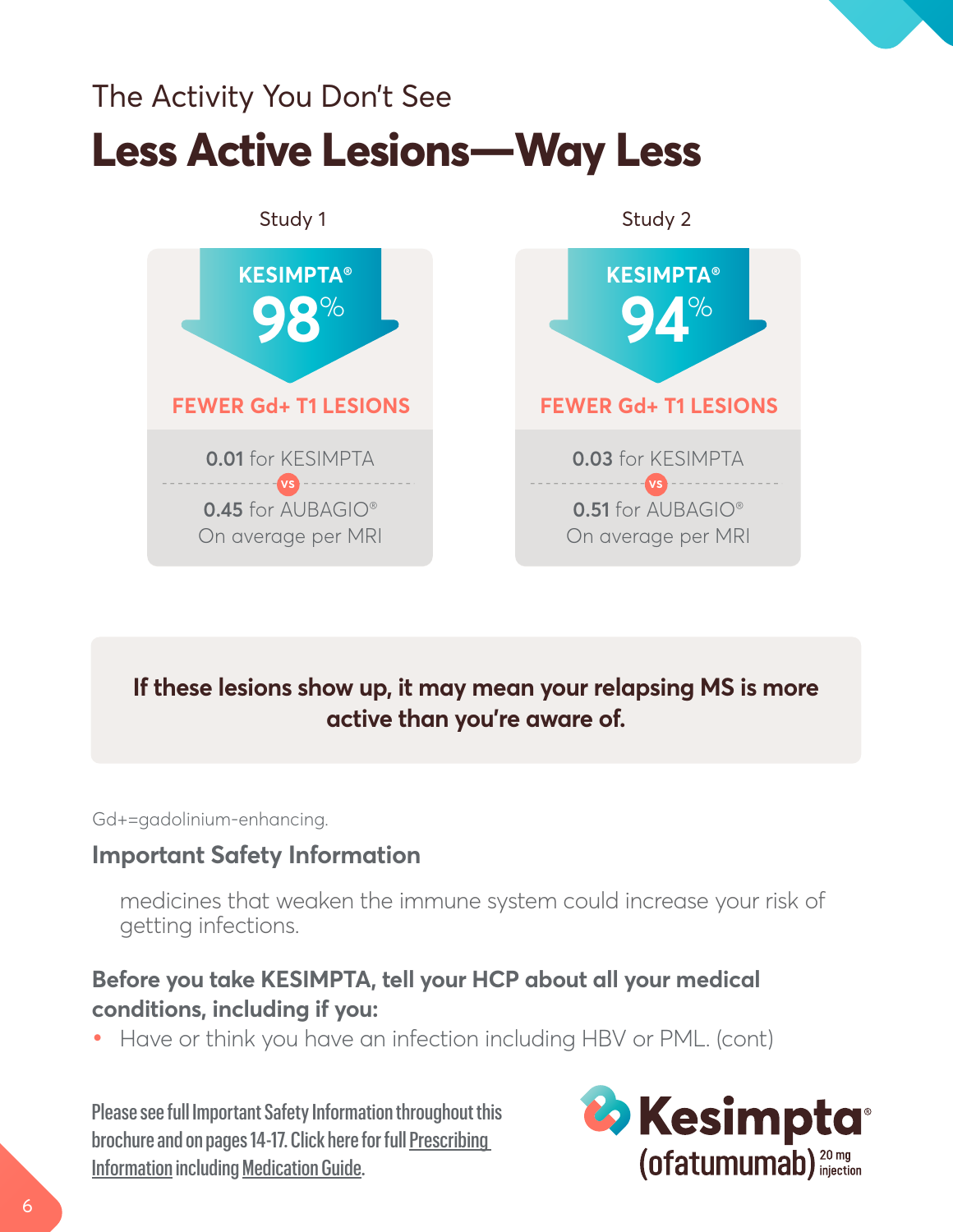### The Activity You Don't See **Less New or Enlarging (T2) Lesions—A Lot Less**



#### **These lesions, both old and new, show the impact relapsing MS has on the brain.**

**Have you had an MRI recently?**

If so, did you discuss the results with your health care provider? If not, is it time to schedule one?

#### **Important Safety Information**

**•** Have ever taken, currently take, or plan to take medicines that affect your immune system. These medicines could increase your risk of (cont)

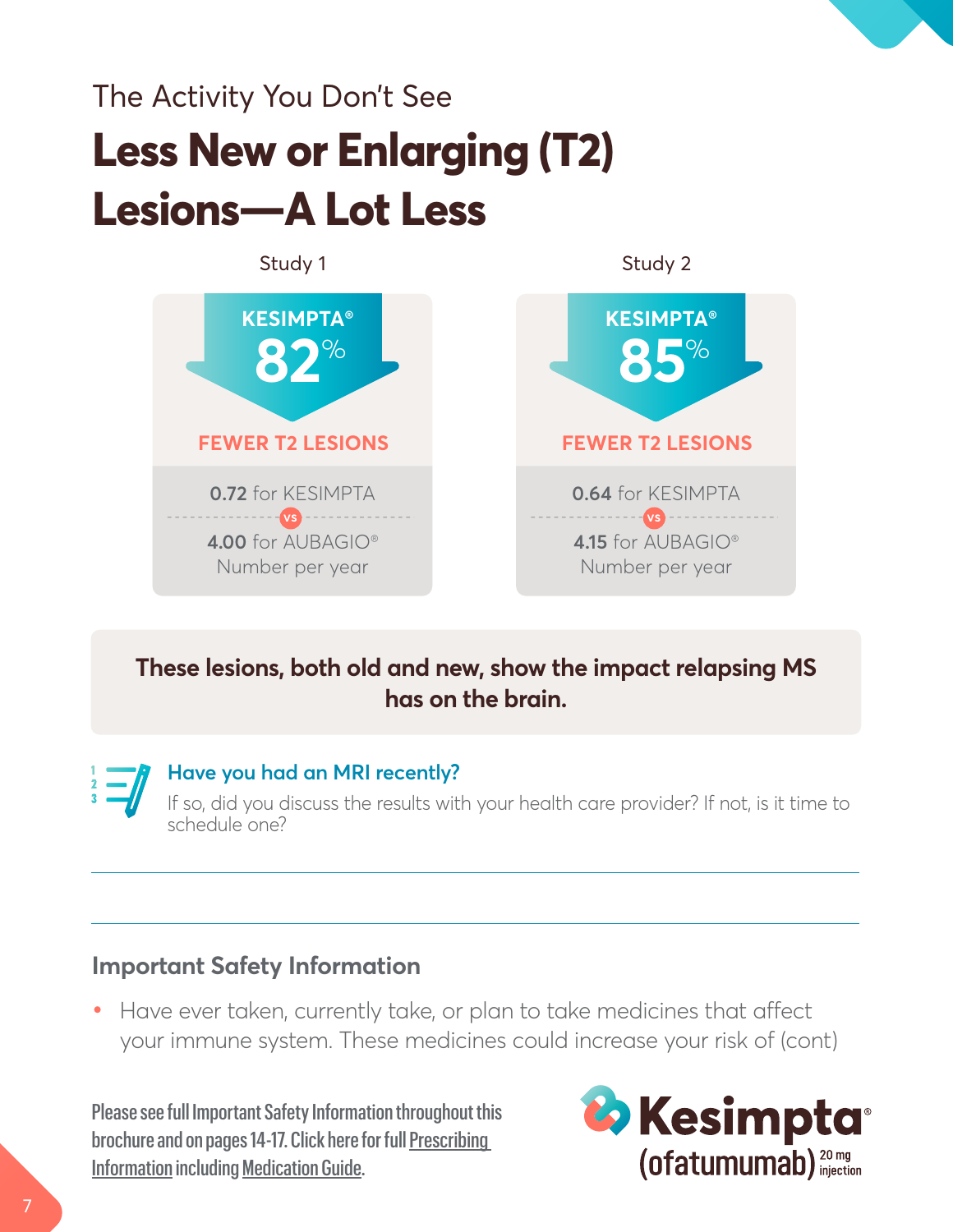## **Treat Once a Month With Your Sensoready® Pen**

Once you're ready to inject, you'll be done in no time

- You take KESIMPTA® from the **convenience of your home**
- **The injection usually takes several seconds**
- There are **no premedications required\***

Someone from your health care team will give guidance on how to take KESIMPTA for the first time.



\*Only limited benefit of premedication was observed in relapsing MS clinical studies.

#### **Important Safety Information**

getting an infection.

- **•** Have had a recent vaccination or are scheduled to receive any vaccinations.
	- o You should receive any required 'live' or 'live-attenuated' vaccines at least 4 weeks before you start treatment with KESIMPTA. You should not receive 'live' or 'live-attenuated' vaccines while you are being (cont)

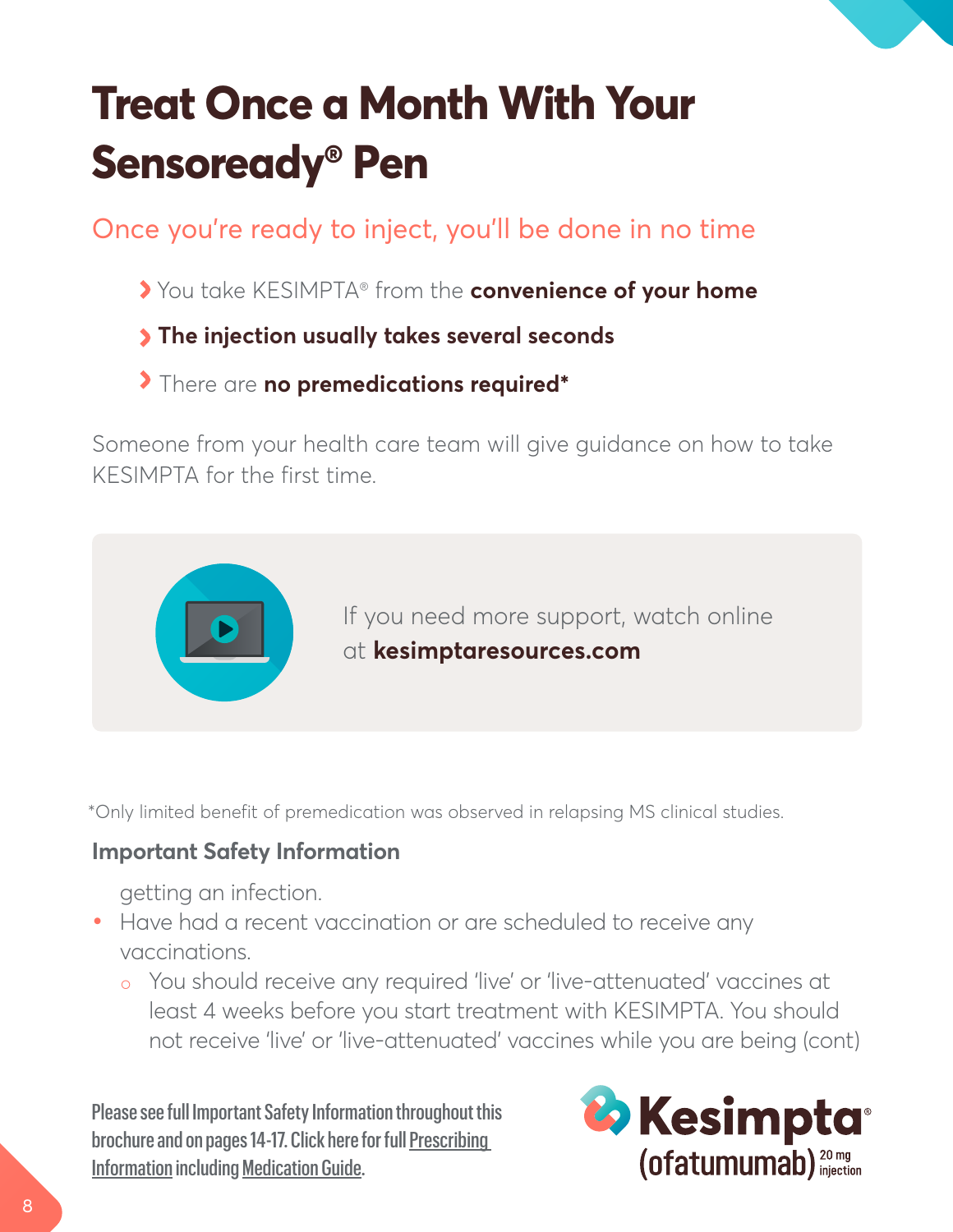### **Here's Your Treatment Schedule**

#### Get to once a month before you know it!

You'll give yourself **1 dose per week for the first 3 weeks**, and then you'll **skip a week**. After that, you can move on to **1 dose per month**.



**Would a once-monthly treatment schedule make a difference for you?** How would it impact your routine?

#### **Important Safety Information**

treated with KESIMPTA and until your HCP tells you that your immune system is no longer weakened.

o Whenever possible, you should receive any 'non-live' vaccines at least 2 weeks before you start treatment with KESIMPTA. (cont)

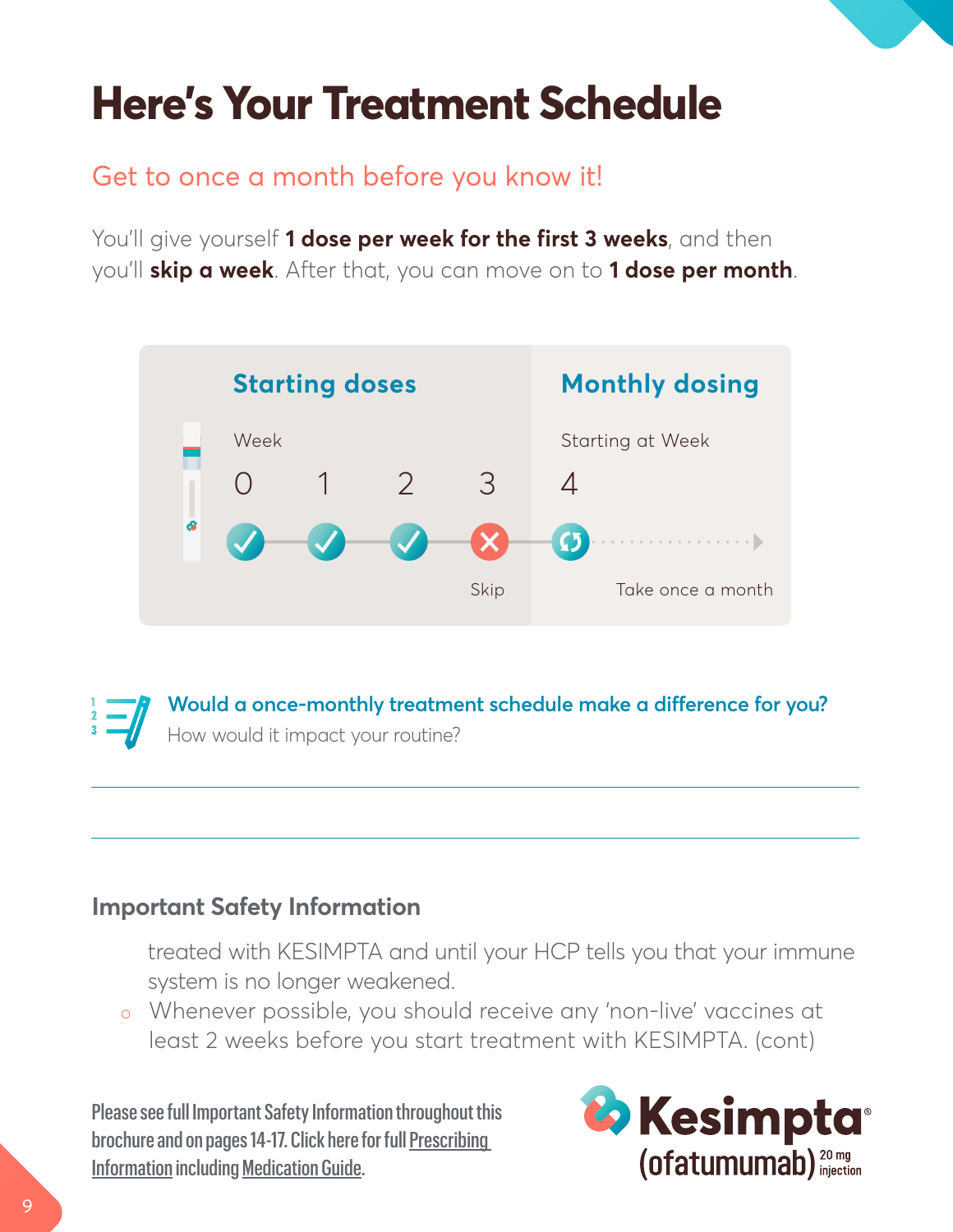### **Talk to Your Health Care Provider**

### A 5-minute chat could lead to big changes.

Now that you know more about KESIMPTA®, use the thought starters below to help you and your health care provider decide if it could be right for you.

#### **What's most important to you in a treatment?**

Rank in order, including any you write in.

- How effective it is
- How it's taken (pills, injection, infusion)
- How often you take it
- What side effects it could have

#### **Important Safety Information**

- o Talk to your HCP about vaccinations for your baby if you used KESIMPTA during your pregnancy.
- **•** Are pregnant, think that you might be pregnant, or plan to become pregnant. It is not known if KESIMPTA will harm your unborn baby. Females who can become pregnant should use birth control (contraception) during treatment with KESIMPTA and for 6 months after your last treatment. Talk with your HCP about what birth control (cont)

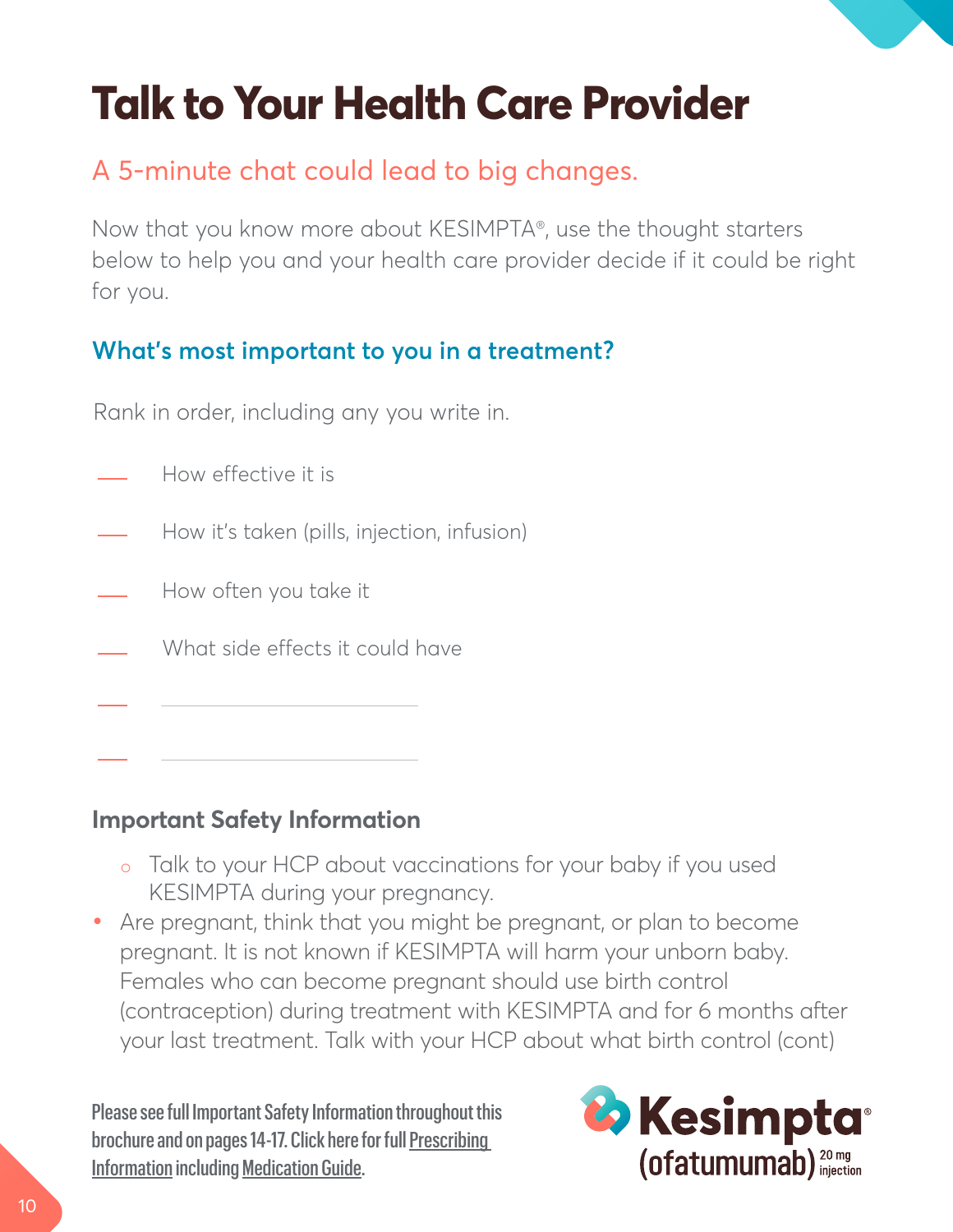### **Questions to Ask Your Health Care Provider About KESIMPTA:**

- **How can KESIMPTA impact my relapsing MS?**
- **How do I self-inject? Is it difficult to do? What if I need help?**
- **What are the potential side effects of KESIMPTA?**
- **What else do I need to know about KESIMPTA before I get started?**

#### **Important Safety Information**

method is right for you during this time.

**•** Are breastfeeding or plan to breastfeed. It is not known if KESIMPTA passes into your breast milk. Talk to your HCP about the best way to feed your baby if you take KESIMPTA.

**Tell your HCP about all the medicines you take**, including prescription (cont)

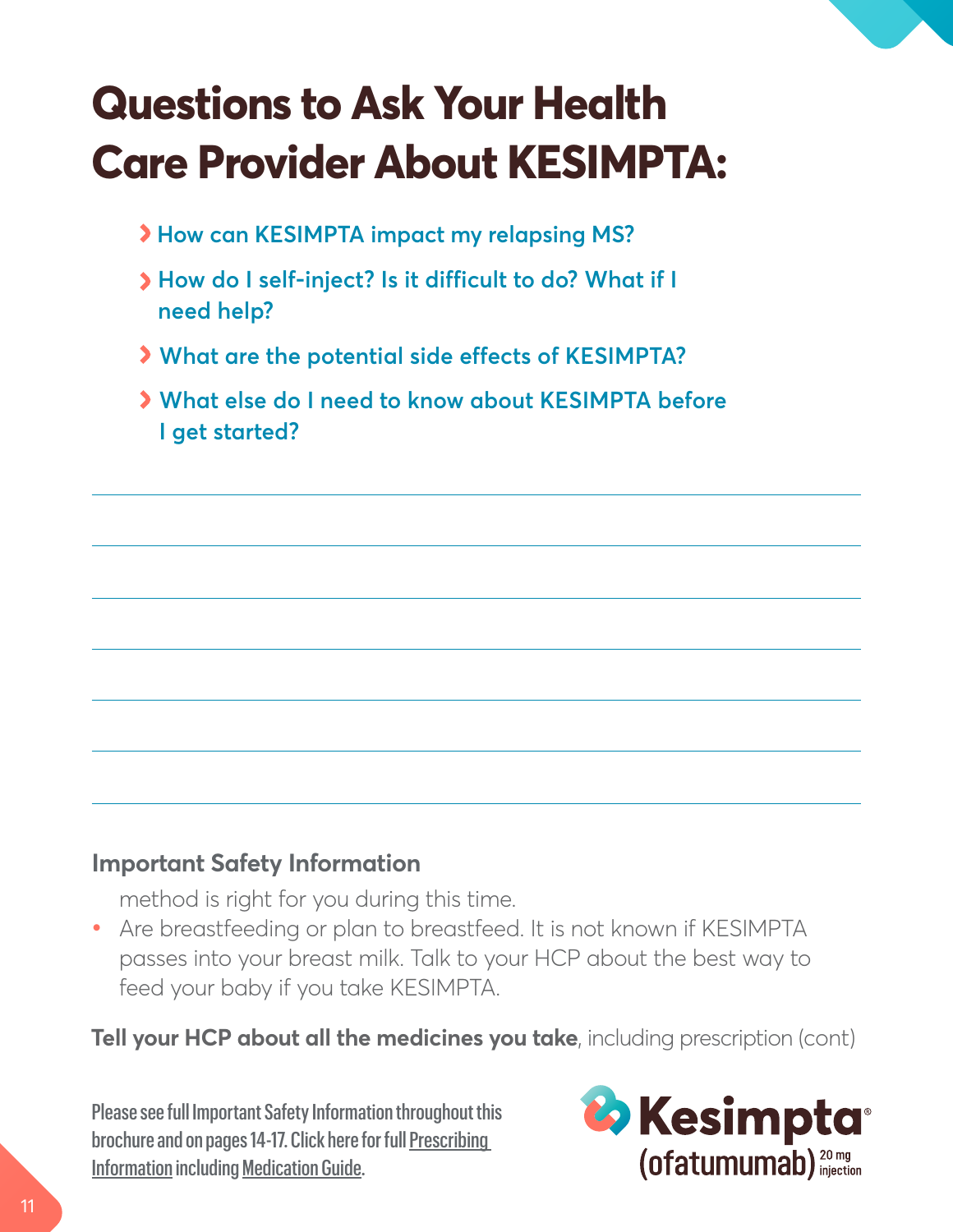## **Get Started with Alongside™ KESIMPTA®**

If you and your health care provider decide that KESIMPTA is right for you, your prescription will come with an Alongside™ KESIMPTA membership.

We'll help take care of the details while you start treatment, and provide you with support and resources along the way.

#### **Your health care provider can help get you enrolled. Here's what happens next:**

- **We'll help get you started** by figuring out coverage, savings eligibility (including a **\$0\* Access Card**), and delivery
- **We'll mail you a welcome package** with some important details inside
- **You'll get a dedicated Coordinator** to answer your questions throughout your membership

\*Limitations apply. People with commercial insurance may receive up to an \$18,000 annual limit and/or up to 12 months of free product while coverage is pursued. Offer not valid under Medicare, Medicaid, or any other federal or state health insurance program. See complete Terms & Conditions at [start.kesimpta.com.](https://start.kesimpta.com)

#### **Important Safety Information**

and over-the-counter medicines, vitamins, and herbal supplements.

#### **How should I use KESIMPTA?**

**See the detailed Instructions for Use that comes with KESIMPTA for information about how to prepare and inject a dose of KESIMPTA (cont)**

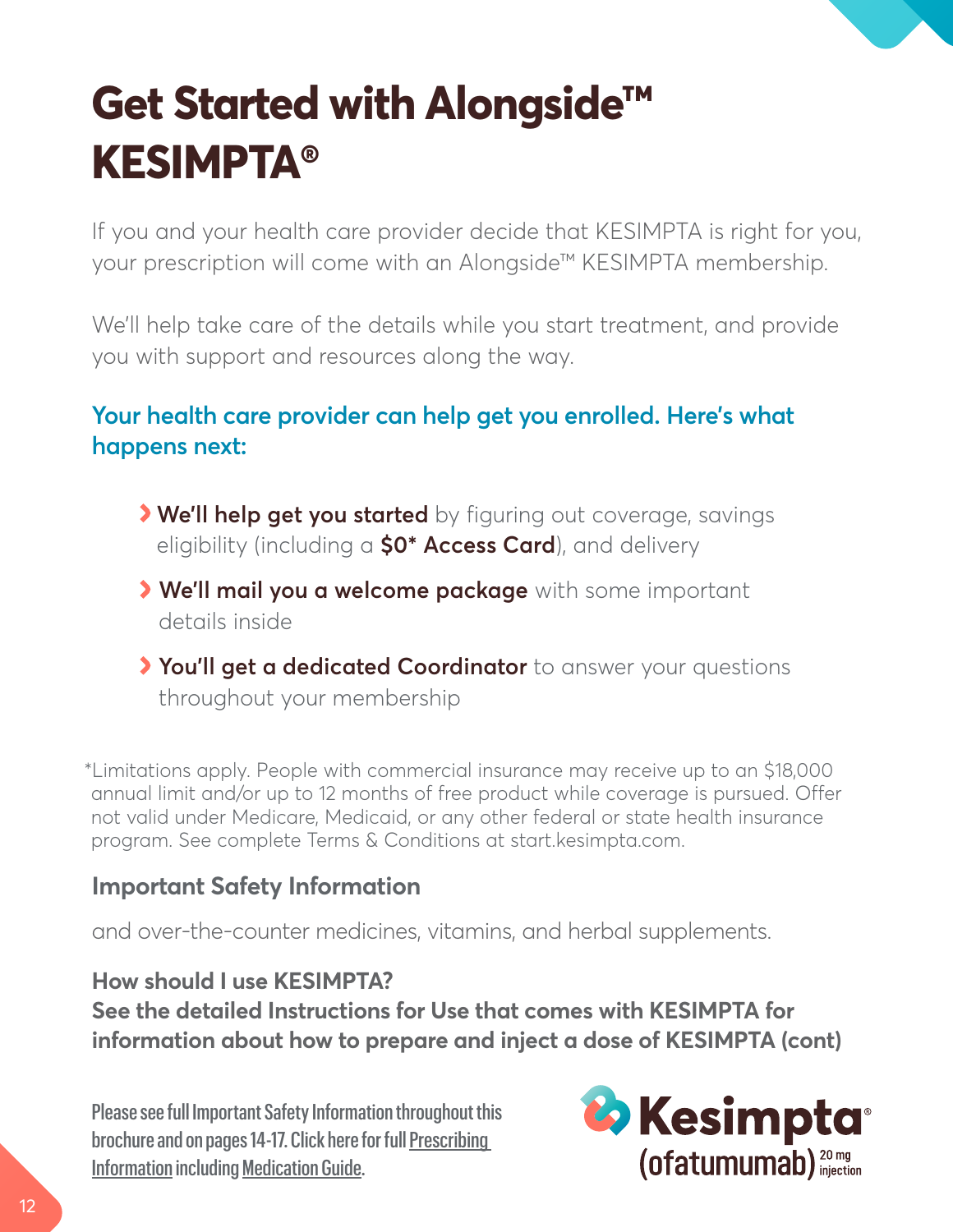### **Your Coordinator Has Your Back**

#### **Ask them about:**

- Coverage for treatment
- Delivery of KESIMPTA
- Supplemental injection training and resources
- On-the-go resources
- >Long-term support

**1-855-KESIMPTA (1-855-537-4678), 8:30 AM–8:00 PM ET, Mon–Fri** We'll call you once you're enrolled, but you can always reach us here:

#### **Important Safety Information**

#### **and how to properly throw away (dispose of) used KESIMPTA Sensoready pens or prefilled syringes.**

- **•** Use KESIMPTA exactly as your HCP tells you to use it.
- **•** Your HCP will show you how to prepare and inject KESIMPTA the right way before you use it for the first time.
- **• Do not** inject into areas where the skin is tender, bruised, red, scaly or hard. Avoid areas with moles, scars, or stretch marks. (cont)

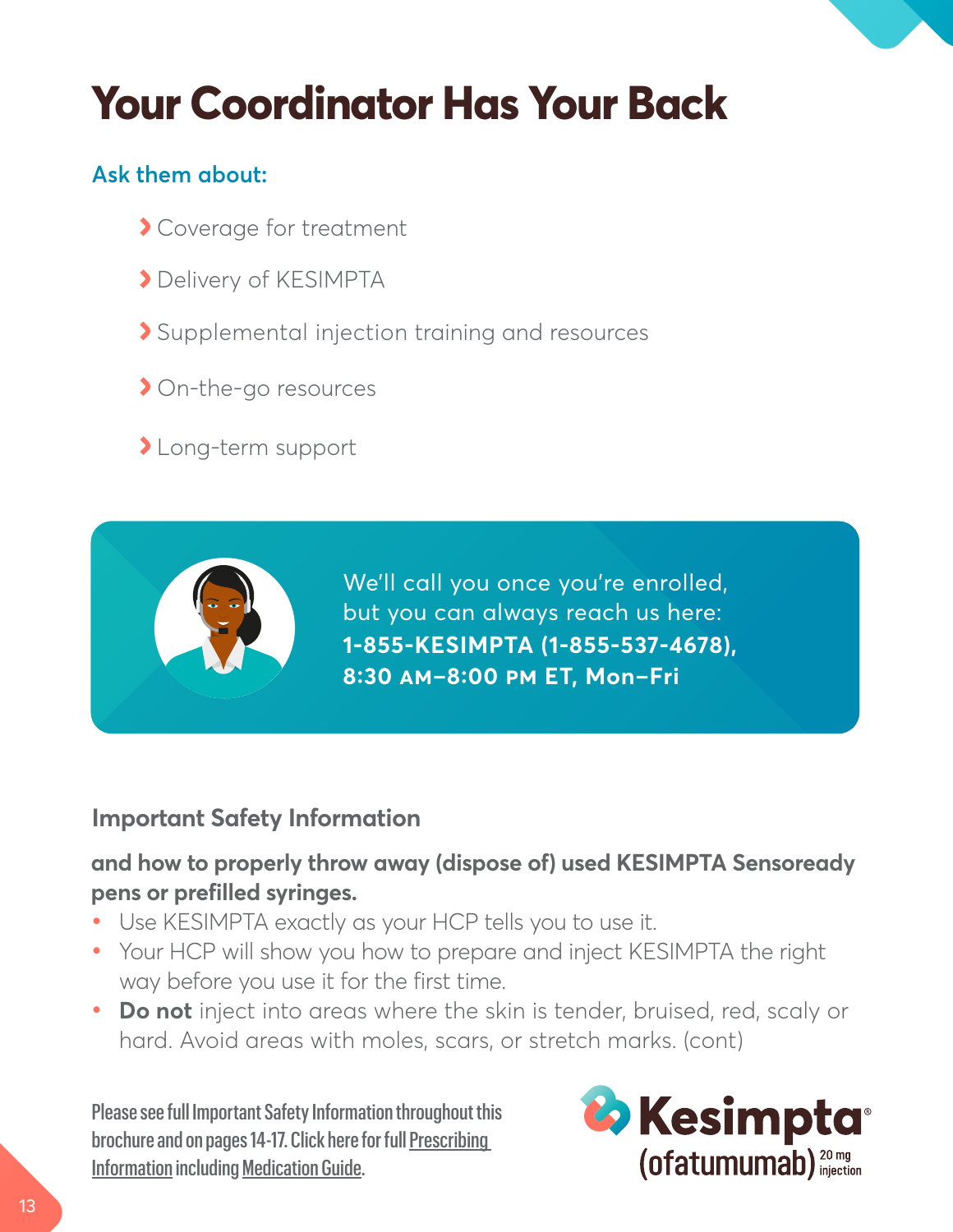#### **Indication**

#### **What is KESIMPTA (ofatumumab) injection?**

KESIMPTA is a prescription medicine used to treat adults with relapsing forms of multiple sclerosis (MS) including clinically isolated syndrome (CIS), relapsing-remitting disease, and active secondary progressive disease.

It is not known if KESIMPTA is safe or effective in children.

#### **Important Safety Information**

#### **Who should not take KESIMPTA?**

Do NOT take KESIMPTA if you have active hepatitis B virus (HBV) infection.

#### **What is the most important information I should know about KESIMPTA?** KESIMPTA can cause serious side effects such as:

- **Infections.** Serious infections can happen during treatment with KESIMPTA. If you have an active infection, your healthcare provider (HCP) should delay your treatment with KESIMPTA until your infection is gone. KESIMPTA taken before or after other medicines that weaken the immune system may increase your risk of getting infections. Tell your HCP right away if you have any infections or get any symptoms including painful and frequent urination, nasal congestion, runny nose, sore throat, fever, chills, cough, or body aches.
- **• HBV reactivation.** If you have ever had HBV infection, it may become active again during or after treatment with KESIMPTA (reactivation). If this happens, it may cause serious liver problems including liver failure or death. Before starting KESIMPTA, your HCP will do a blood test to check for HBV. They will also continue to monitor you during and after treatment with KESIMPTA for HBV. Tell your HCP right away if you get worsening tiredness or yellowing of your skin or the white part of your eyes.
- **• Progressive Multifocal Leukoencephalopathy (PML).** PML may happen with KESIMPTA. PML is a rare, serious brain infection caused by a virus

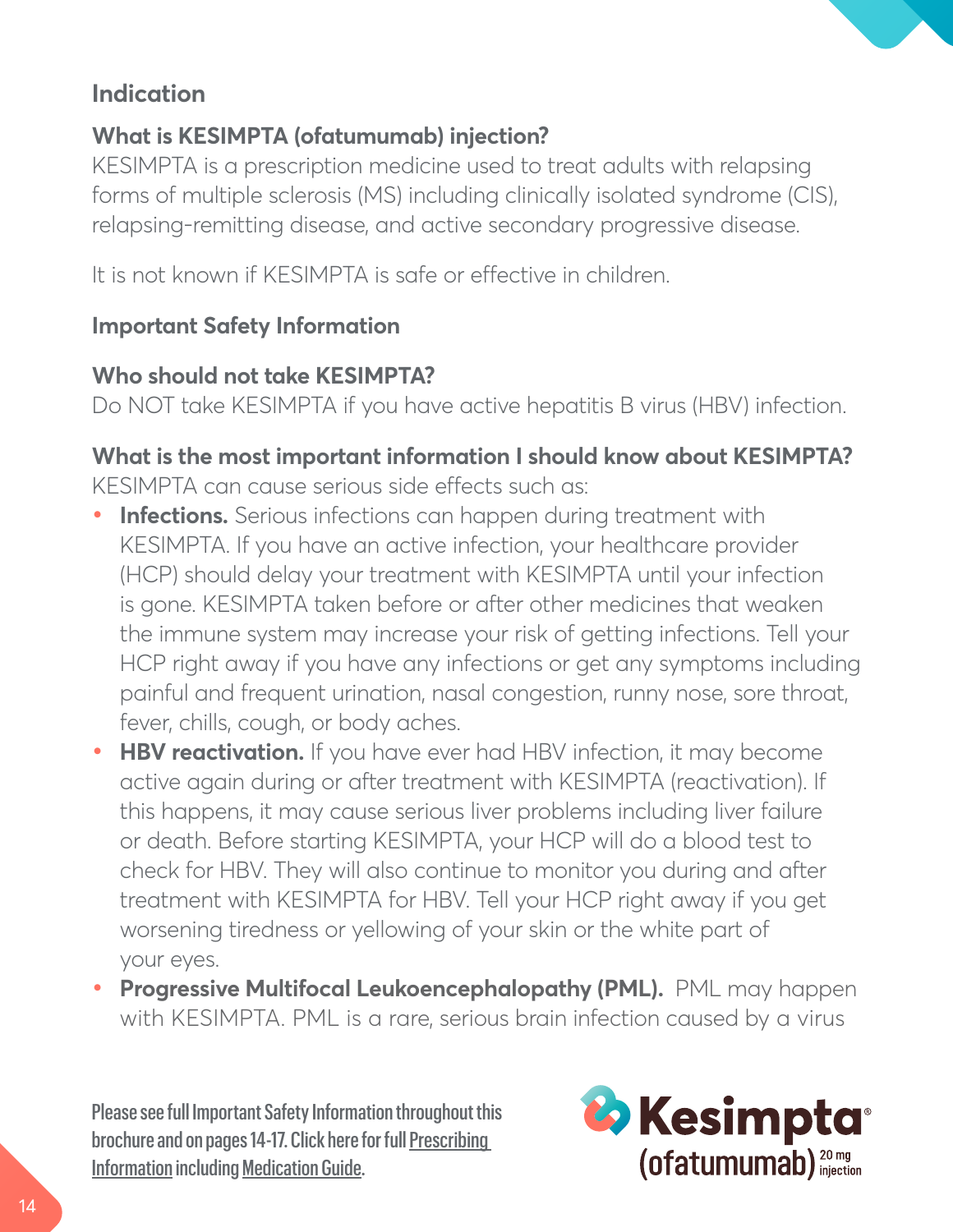#### **Important Safety Information (cont)**

that may get worse over days or weeks. PML can result in death or severe disability. Tell your HCP right away if you have any new or worsening neurologic signs or symptoms. These may include weakness on one side of your body, loss of coordination in arms and legs, vision problems, changes in thinking and memory, which may lead to confusion and personality changes.

**• Weakened immune system.** KESIMPTA taken before or after other medicines that weaken the immune system could increase your risk of getting infections.

#### **Before you take KESIMPTA, tell your HCP about all your medical conditions, including if you:**

- **•** Have or think you have an infection including HBV or PML.
- **•** Have ever taken, currently take, or plan to take medicines that affect your immune system. These medicines could increase your risk of getting an infection.
- **•** Have had a recent vaccination or are scheduled to receive any vaccinations.
	- You should receive any required 'live' or 'live-attenuated' vaccines at least 4 weeks before you start treatment with KESIMPTA. You should not receive 'live' or 'live-attenuated' vaccines while you are being treated with KESIMPTA and until your HCP tells you that your immune system is no longer weakened.
	- o Whenever possible, you should receive any 'non-live' vaccines at least 2 weeks before you start treatment with KESIMPTA.
	- o Talk to your HCP about vaccinations for your baby if you used KESIMPTA during your pregnancy.
- **•** Are pregnant, think that you might be pregnant, or plan to become pregnant. It is not known if KESIMPTA will harm your unborn baby. Females who can become pregnant should use birth control (contraception) during treatment with KESIMPTA and for 6 months after your last treatment. Talk with your HCP about what birth control method

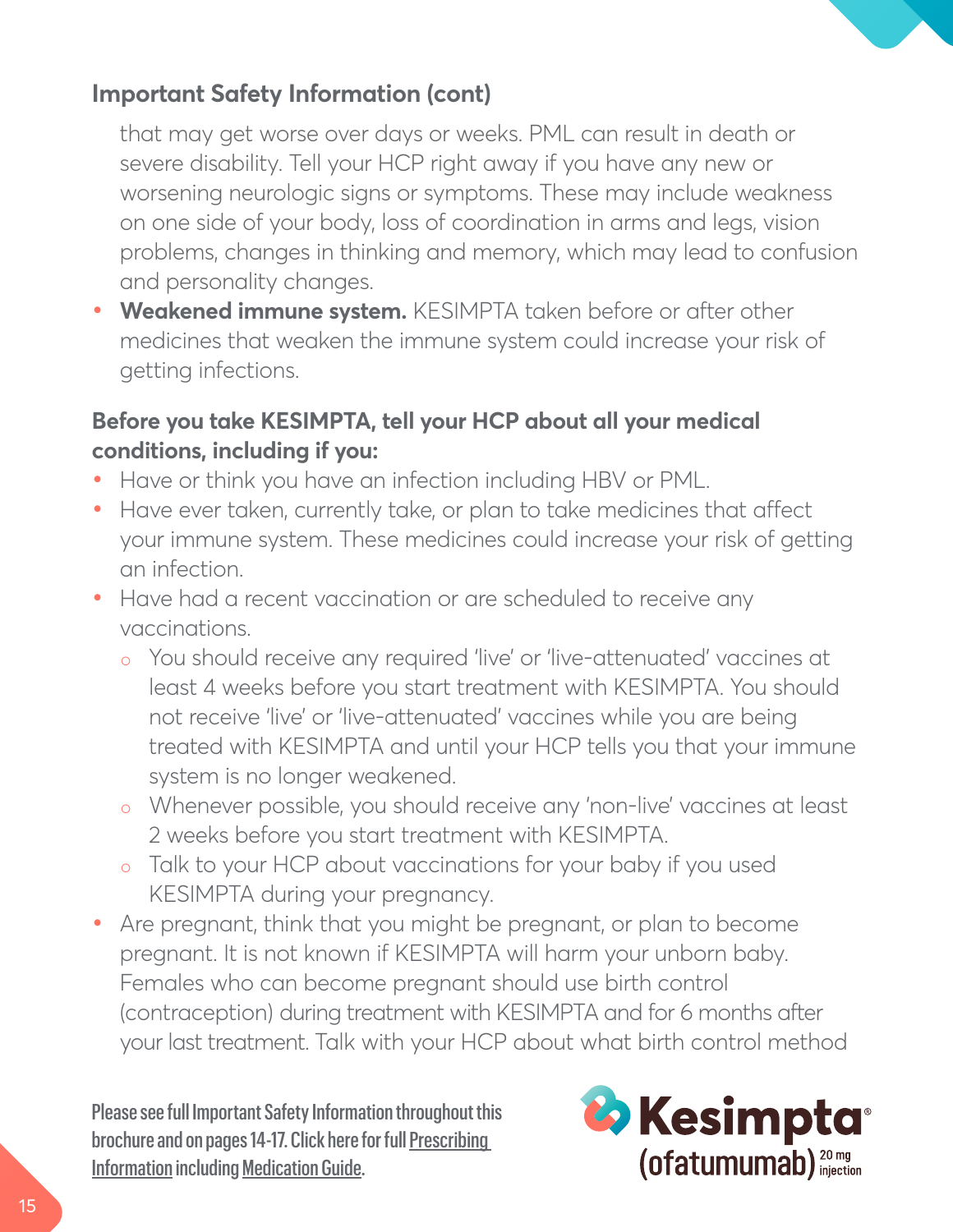

#### **Important Safety Information (cont)**

is right for you during this time.

**•** Are breastfeeding or plan to breastfeed. It is not known if KESIMPTA passes into your breast milk. Talk to your HCP about the best way to feed your baby if you take KESIMPTA.

**Tell your HCP about all the medicines you take**, including prescription and over-the-counter medicines, vitamins, and herbal supplements.

#### **How should I use KESIMPTA?**

**See the detailed Instructions for Use that comes with KESIMPTA for information about how to prepare and inject a dose of KESIMPTA and how to properly throw away (dispose of) used KESIMPTA Sensoready pens or prefilled syringes.**

- **•** Use KESIMPTA exactly as your HCP tells you to use it.
- **•** Your HCP will show you how to prepare and inject KESIMPTA the right way before you use it for the first time.
- **• Do not** inject into areas where the skin is tender, bruised, red, scaly or hard. Avoid areas with moles, scars, or stretch marks.

#### **KESIMPTA may cause serious side effects including:**

- **• Injection-related reactions.** Injection-related reactions are a common side effect of KESIMPTA. Injecting KESIMPTA can cause injection-related reactions that can happen within 24 hours (1 day) following the first injections and with later injections. Talk with your HCP if you have any of these signs and symptoms:
	- **at or near the injection site:** redness of the skin, swelling, itching, and pain or
	- **that may happen when certain substances are released in your body:** fever, headache, pain in the muscles, chills, and tiredness.
- **• Low immunoglobulins.** KESIMPTA may cause a decrease in some types of antibodies. Your HCP will do blood tests to check your blood

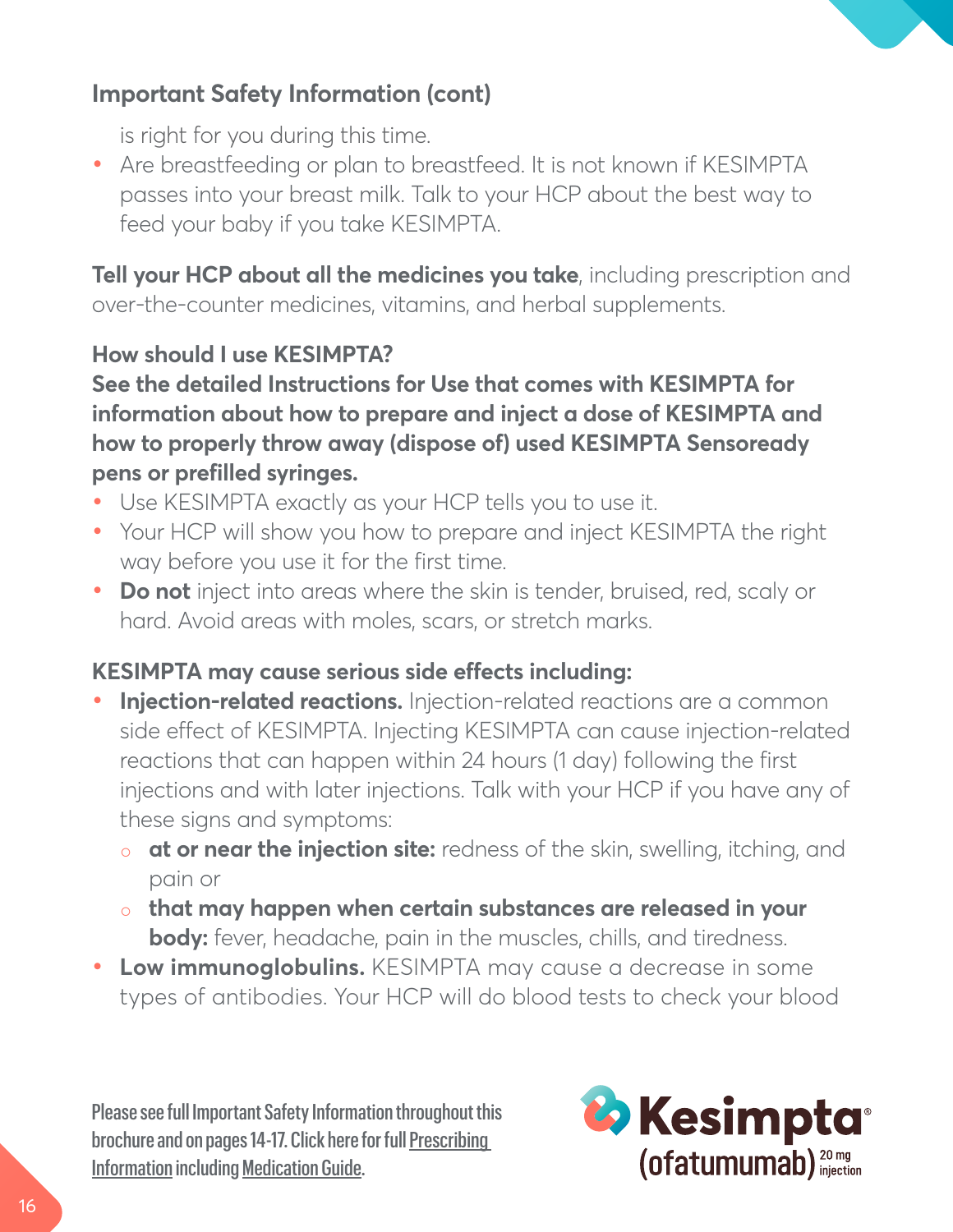#### **Important Safety Information (cont)**

immunoglobulin levels.

#### **The most common side effects of KESIMPTA include:**

- **•** Upper respiratory tract infection, with symptoms such as sore throat and runny nose, and headache.
- **•** Headache.

You are encouraged to report negative side effects of prescription drugs to the FDA. Visit [www.fda.gov/medwatch](http://www.fda.gov/medwatch), or call 1-800-FDA-1088.

#### **Please see full [Prescribing Information including Medication Guide](https://www.novartis.us/sites/www.novartis.us/files/kesimpta.pdf) on [www.Kesimpta.com](https://www.kesimpta.com).**

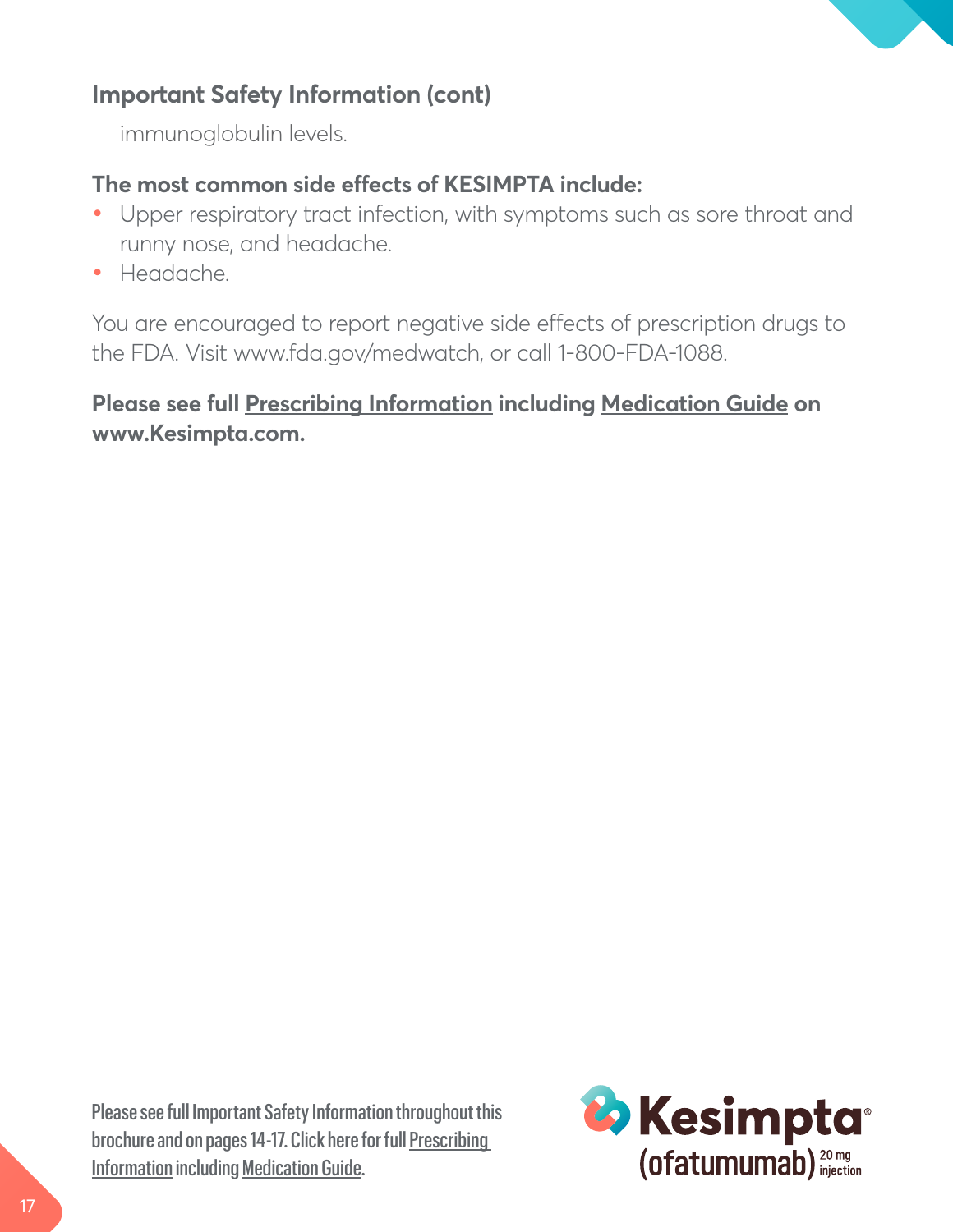

Jot down your notes, questions, and thoughts.